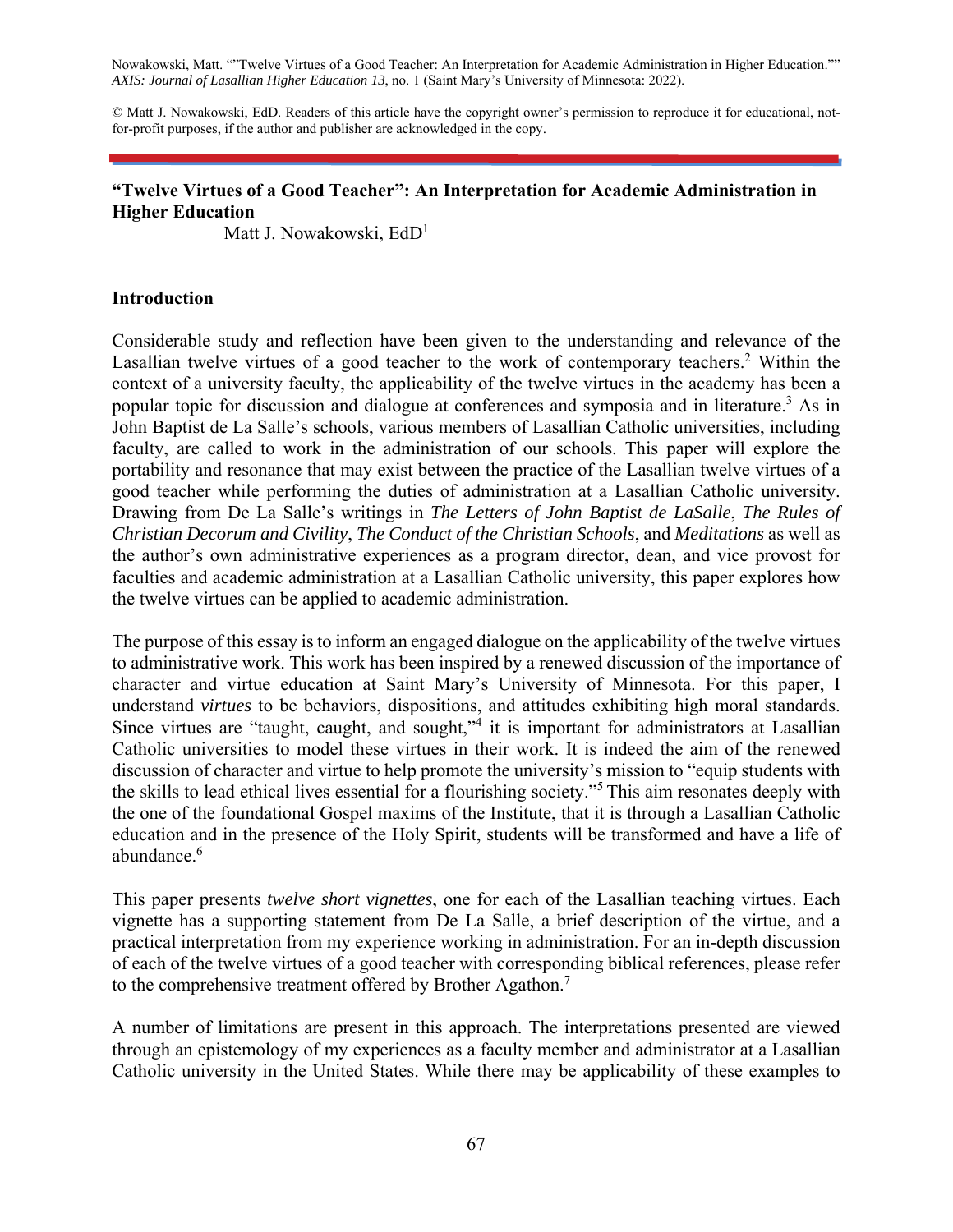Lasallian Catholic universities in other countries, or Lasallian Catholic schools in the K-12 system, the validity and reliability of these comparisons cannot be assumed.

## **1. Gravity (Seriousness)**

*"Decorum requires that as a Christian, you never utter a single word that is contrary to the truth or to sincerity or that shows your disrespect for God or lack of charity for your neighbor."* De La Salle8

Gravity is an important virtue that addresses the exterior or observable presence of an administrator. The work of academic administration often requires a steady temperament in working with complex and emotional challenges between students and faculty as well as operational and financial decision-making. To gain the confidence of students and staff, university administrators need to show consistency in manner, fairness, and an appreciation of all viewpoints in discerning problems.

One key area of responsibility which requires keen attention to fairness and consistency by an administrator is in the application of university policy to student and faculty grievances. Administrators are tasked with running the grievance proceedings, making sure the policy is correctly followed, and most importantly ensuring that all parties have an equitable and fair opportunity to represent their perspectives. Just as gravity can be applied to effective classroom management to support inclusion and equity, this virtue is essential in the fair application of university policy and procedure.

## **2. Silence**

*"You say often you do not know how to keep silence. You must try to learn how. Knowing how to be silent when appropriate is a great skill.*" De La Salle<sup>9</sup>

The virtue of silence presents the interesting paradox of understanding when to avoid speaking, while knowing when one should speak to represent the voice of the unheard, or in the case of the university administrator, the voice of the university. University administrators are in the unique position of having their words presented as a representation of the school, so care must be taken in how ideas are presented and messaged. Silence, and an ability to actively listen, are key components to help administrators understand the perspectives and opinions of all their constituents, and in essence work toward effective problem solving.

As in De La Salle's time, today's university administrators may find themselves working with teaching faculty to study and share the best practices in current pedagogy. As exhibited by the early revisions of *The Conduct of Schools*<sup>10</sup> the practice of sharing and developing effective teaching practices is an essential component of our Lasallian teaching approach. Meeting with and talking to faculty about teaching is one of the most enjoyable parts of my job. Much like meeting with dissertation students, I find myself listening and trying not to offer solutions. Rather, I try to offer ideas to help faculty critically think about their teaching. Administrators can embrace silence effectively when observing classroom teaching and new faculty orientation and by listening to the concerns of both new and experienced staff members.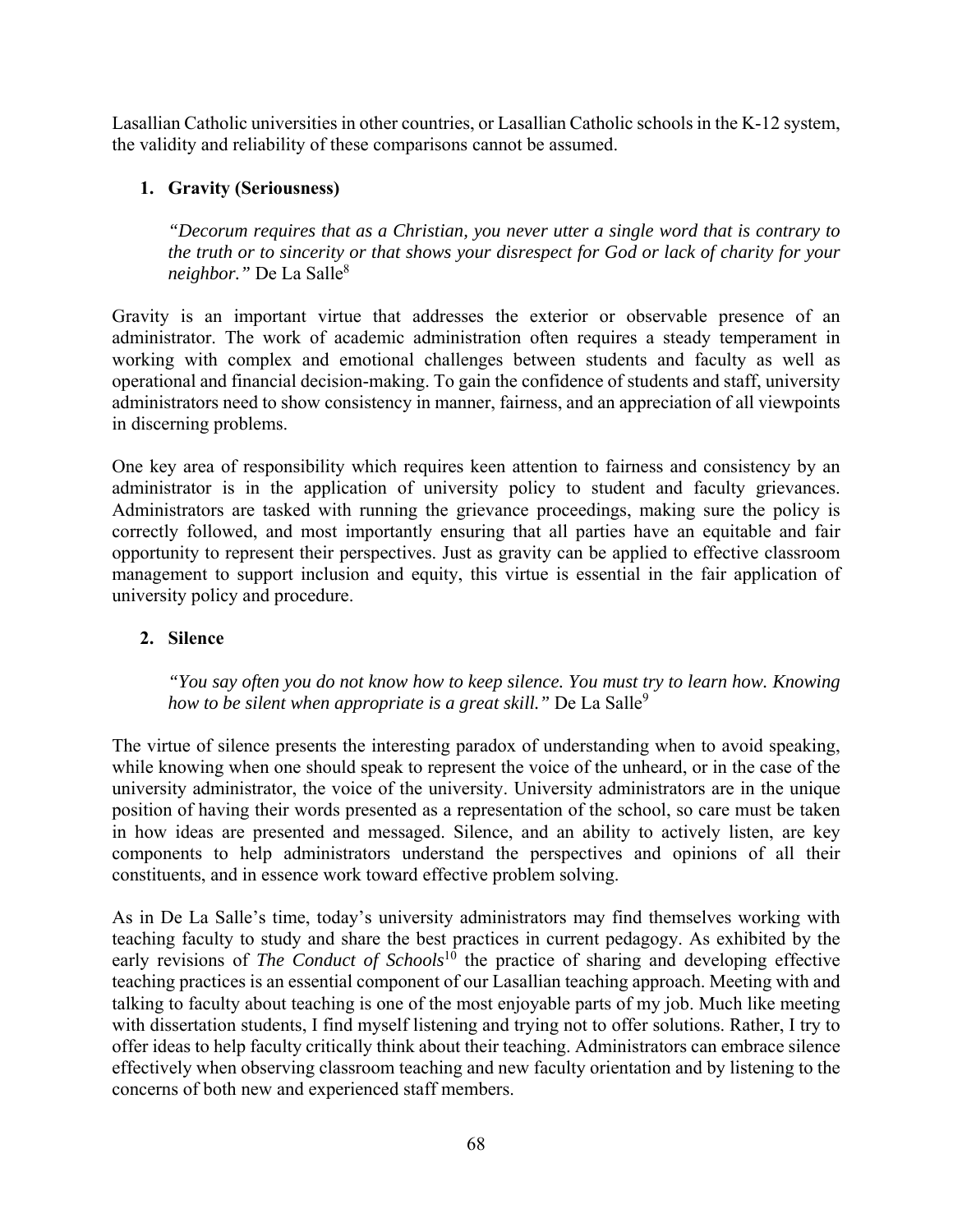## **3. Humility**

*"Instill in them the innocence and humility that our Lord recommends so strongly in the Gospel.*" De La Salle<sup>11</sup>

As Brother Agathon suggests, humility stands juxtaposed to pride.<sup>12</sup> Humility calls for and appreciates modesty and the avoidance of jealousy and avarice; it welcomes a willingness to share within the community, and the courage to act, often in anonymity. Thus, for an administrator, humility is critically linked to the integrity of their office.

In a practical sense, successful Lasallian university administrators act as "fixers" of difficult operational problems. Balancing budgets, negotiating personnel disputes, effectively providing the needed scarce resources to run the school, and upholding academic rigor should all be supported by university administration. This support should be done seamlessly, with the administrator leaving neither a fingerprint nor a footprint behind, so the school runs with flow and a tempo that supports learning.

#### **4. Prudence**

*"Guard carefully against allowing yourself to act according to whim, because such behavior is a horror to God.*" De La Salle<sup>13</sup>

To the university administrator, prudence is about the deliberation of what to do, and what to avoid doing. In our world, scarce resources are human capital, time, and fiscal resources. Being able to deliberate carefully on the most effective and efficient use of scarce resources is an important component of administration at a Lasallian Catholic university. In many cases, the institutional memory of experiences an administrator may bring from past experiences can offer to support these scarce resources.

As in other areas of management and leadership, problems have a way of reappearing on a repeating cycle, with discernable and understandable causes. Seasoned administrators have witnessed and "felt" the pulse of a school under different stressors, such as mid-term examinations, finals, the week before a break, etc. A practical example of prudence in this case is the often uptick in use of writing center services the weekend before a major term paper is due. Appropriate staffing in the writing center, support for students, and understanding the investigation of issues in academic integrity are decisions the prudent administrator can choose to support.

## **5. Wisdom**

*"The Supervisor shall let the teachers exercise full authority in their duties, giving them to understand that they should act in all things as though the Supervisor was not present."* De La Salle<sup>14</sup>

In a direct sense, the virtue of wisdom stems from having the knowledge to accomplish our work at hand. However, in administration, wisdom also suggests an understanding of timing, appropriate choices, equifinality, and the motivations of how and why actions are undertaken. It is essential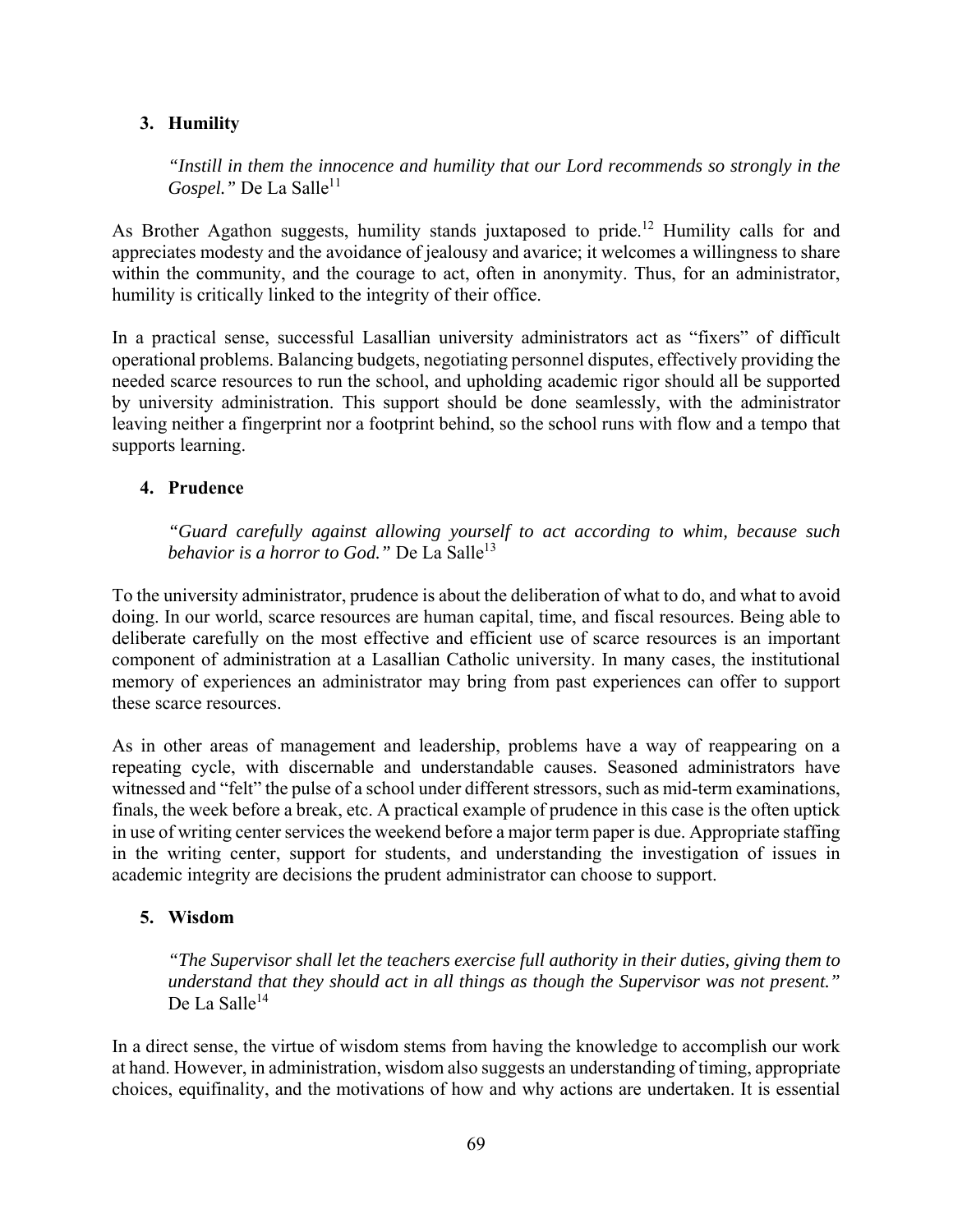for the Lasallian administrator to start with a belief that those they work with are bringing knowledge, opinions, and perspective from a good place in the heart. Wisdom as a virtue enlivens the mission of the university in the thinking and decision making of the administrator.

Just as in De La Salle's time, administrators should research and model practical teaching wisdom for the faculty. Practically speaking, administrators utilize wisdom in staying current in their academic fields and by continuing to research, write, and engage in academic discussion. They may devote time each week to research and writing, join academic panels to give talks, present papers, and volunteer time as reviewers and editors for appropriate journals to give service to the academy. In addition, administrators need to pursue the most current knowledge of market trends in enrollment, admissions, finance, and strategy.

# **6. Patience**

*"When you are engaged in a conversation in which an argument develops, as ordinarily happens in academic circles, you must listen attentively to what the others say."* De La  $Salle^{15}$ 

The virtue of patience allows us to endure challenges, calms the mind, and encourages us to accept what is before us without complaint.<sup>16</sup> For Lasallian university administrators, patience supports us in seeing the "big picture," through the daily trials and tribulations of operations, and emboldens our endurance through harsh words, critiques, and sentiments. Often university challenges consist of a complex set of variables to balance, and often require a substantial investment of time and resources without a quick resolution. Patience allows us to pursue these solutions with forbearance.

The Lasallian university administrator should be able to see through and beyond disagreeable sentiments expressed in the heat of a moment during negotiations with faculty, staff, and students. Patience allows us to investigate beyond outward "symptoms" of disagreement to pursue an understanding of the underlying issue(s). It is through compassion and an understanding of what truly are the issues at hand that we can pursue resolution.

## **7. Reserve**

*"That teachers ought to walk through the streets with great modesty, and by their external behavior edify everyone.*" De La Salle<sup>17</sup>

Reserve helps us act in moderation, to help us harness emotion and passion so they do not outweigh wisdom, patience, and prudence in our thoughts and actions. As Brother Agathon reminds us, reserve in thought leads to reserve in action. While patience helps us endure challenges, reserve encourages us to clear thinking and action before challenges are experienced.

To a Lasallian administrator, reserve is a key virtue in mitigating differences between aggrieved parties. Whether a grade grievance between a student and instructor, disagreement between faculty members, or differences in approach between members of the operations and academic units of the university, reserve allows us to champion careful critical thinking and thoughtful action. For the administrator, it is essential to exercise reserve when the passions and tempers of students,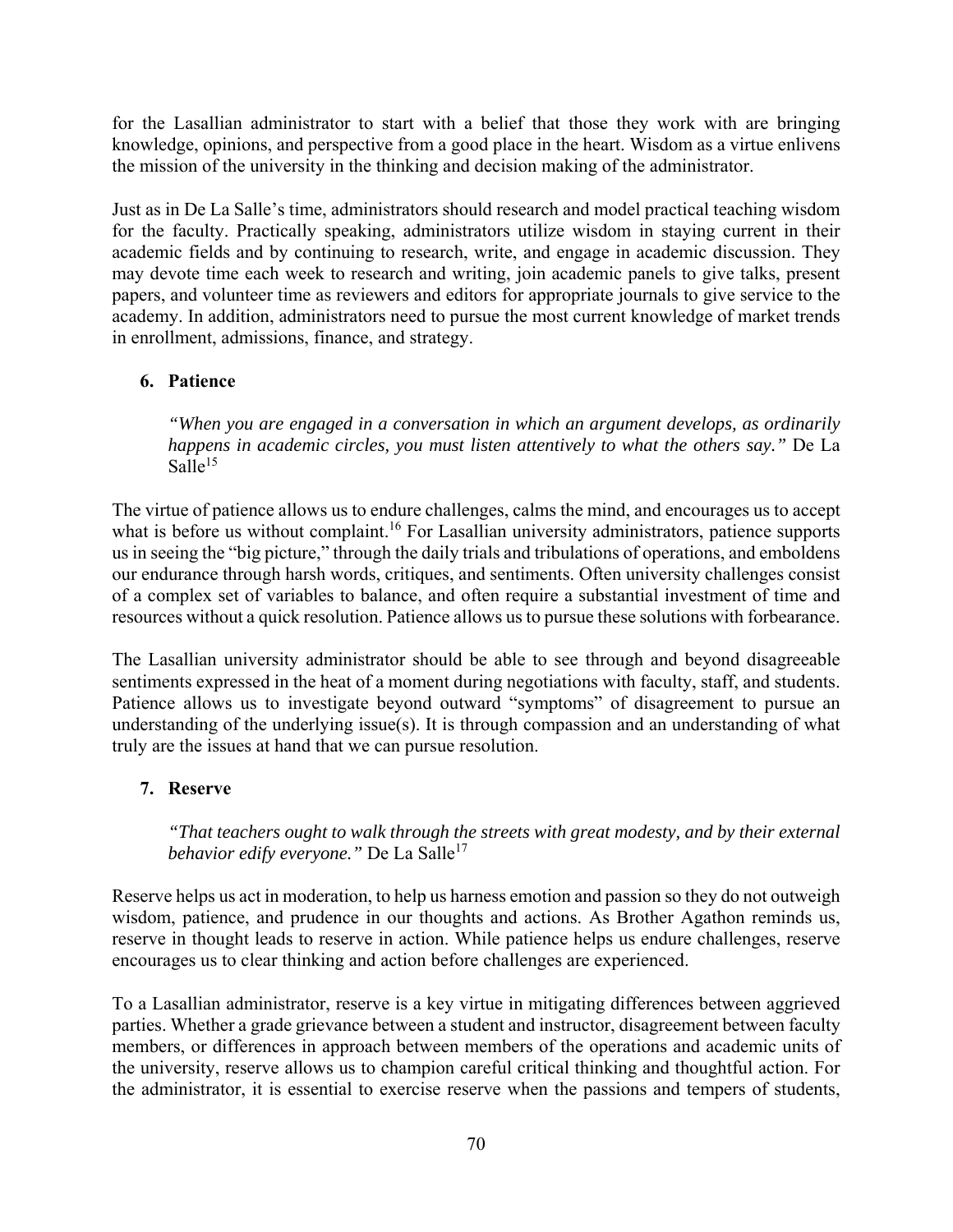faculty, and staff reach a boiling point. Reserve is manifested as arguments are tempered to dialogue and compassion leads to understanding.

## **8. Gentleness**

*"A kind word, says the Wise Man, turns away wrath, while a harsh reply stirs up fury."* De La Salle $18$ 

A quick review of popular leadership texts will bring to the fore the prevalence of kindness as a key trait in transformational leadership.<sup>19</sup> Kindness, fairness, flexibility in approach and a willingness to practice epoché and suspend judgment are key traits of the Lasallian administrator who exhibits gentleness. Gentleness supposes kindness toward all, with equality and without preference.

Academic appeals, the process for students to have a hearing concerning disciplinary findings, matriculation decisions, or academic standings are times when gentleness is needed. In these moments, students are stressed, sometimes desperate, and vulnerable. A kind word or words, especially when engaging in a difficult conversation, can make the world of difference to help the student move forward to a peaceful and positive resolution.

# **9. Zeal**

*"Your zeal for the children you instruct would not go very far and would not have much of a result or success if it were limited only to words. To make it effective, your example must support your instructions, and this is one of the main signs of your zeal.*" De La Salle<sup>20</sup>

The virtue of zeal describes and embodies passion for the vocation of education. Many Lasallian Catholic administrators first find their vocation for teaching in the classroom, and practice the individual charism in the content discipline. Exhibiting zeal as an administrator means sharing their passion and fidelity for a Lasallian Catholic education through the operation of the university.

Lasallian administrators can manifest the greater mission of the Institute and mission of the university through the support of formation and inclusion programs and the development of a thriving university community in the spirit of De La Salle. The devotion of time, talent, and treasure to the support of formation and community is how the Institute has continued to evolve over three centuries.

# **10. Vigilance**

*"All should cooperate in maintaining good order in their schools by acting together in a spirit of mutual dependence, by demonstrating a spirit of regularity, and by observing exactly all that has been prescribed for them and all that God expects of them."* De La Salle<sup>21</sup>

Vigilance calls us to remain watchful for danger, challenges, opportunities, and threats around our school. The virtue of vigilance considers the long-term, for us to be aware and act in the best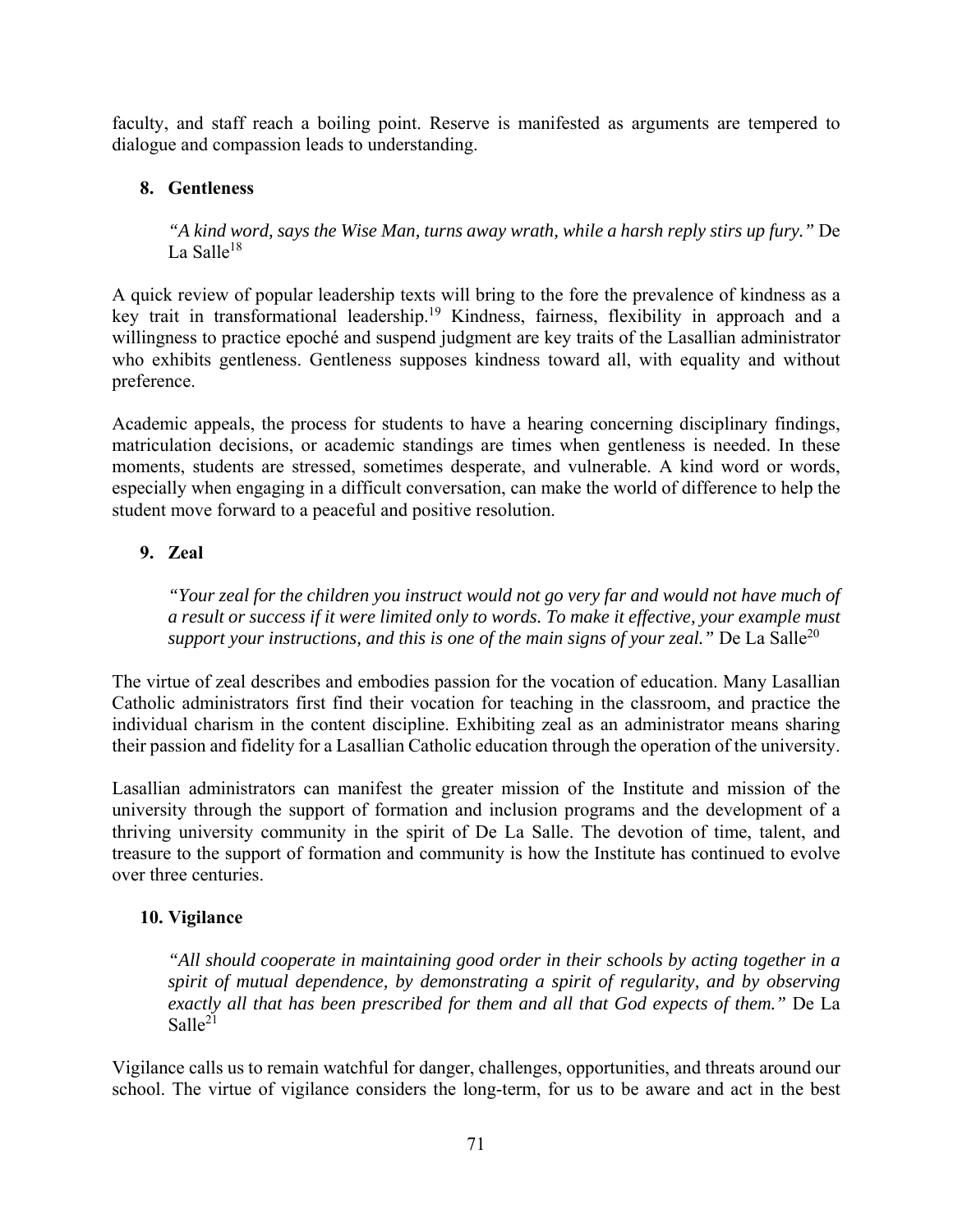interest of the students, faculty, and staff of the school. Vigilance requires commitment in time, effort, and resources to ensure the sustainability of our schools.

Recently, Lasallian administrators have had to work with significant societal challenges to the safety and wellbeing of members of our communities. Operating our schools within a global pandemic, with stress and risk being constantly present to the physical and psychological health of our communities has brought many complex challenges before administrators. Vigilance requires us to be keenly and constantly aware of these challenges, to gather the best data possible, and to make decisions with the health and safety of the community in mind.

## **11. Piety**

*"I realize, my very dear Brother, the difficulties that arise when serving Brothers are entirely involved in temporal matters, but even more trouble occurs when the Director does so. My very dear Brother, we have had only too much experience of this in the past. If a Director becomes exterior, his entire community is lost, but if a serving Brother is lost, he only loses himself.*" De La Salle<sup>22</sup>

"Piety is a virtue that makes us fulfill worthily our duties to God."23 Brother Agathon reminds us that piety is as much an interior virtue of the heart as well as it is observable to the exterior world through actions and deeds. Lasallian administrators need to be sincere in their interiority, so that they model the virtues and character of mission to the school. Along with sincerity, piety presumes a community of inclusion, acceptance, and understanding.

Administrators at Lasallian Catholic universities need to conscientiously work to provide means to support the inclusion, dignity, and access of any student who wishes to pursue a Lasallian Catholic education. In addition, in practicing interiority through prayer, meditation, reflection or praxis, we model and create an environment of caring and inclusion for all the members of our university community.

## **12. Generosity**

*"Consider Jesus Christ as the Good Shepherd of the Gospel, who seeks the lost sheep, puts it on his shoulders, and carries it back to restore it to the fold. Because you are taking his place, consider that you are obliged to do the same thing. Ask him for the grace needed to procure the conversion of hearts.*" De La Salle<sup>24</sup>

Brother Agathon suggests generosity is a "noble" virtue; one that requires us to sacrifice freely, to give of our own for a greater good.<sup>25</sup> In an administrative role, rather than being driven by personal interests, the best interests of the school, especially the students, needs to be at the core of the mission and decision-making. Just as faculty are called to be generous in spirit when working with students, Lasallian administrators must come from a heart that is giving and devoted to the vocation of teaching and learning.

Lasallian administrators contribute to the greater good of the university through service in many venues. From personal interactions with students and faculty, outreach to benefactors, and external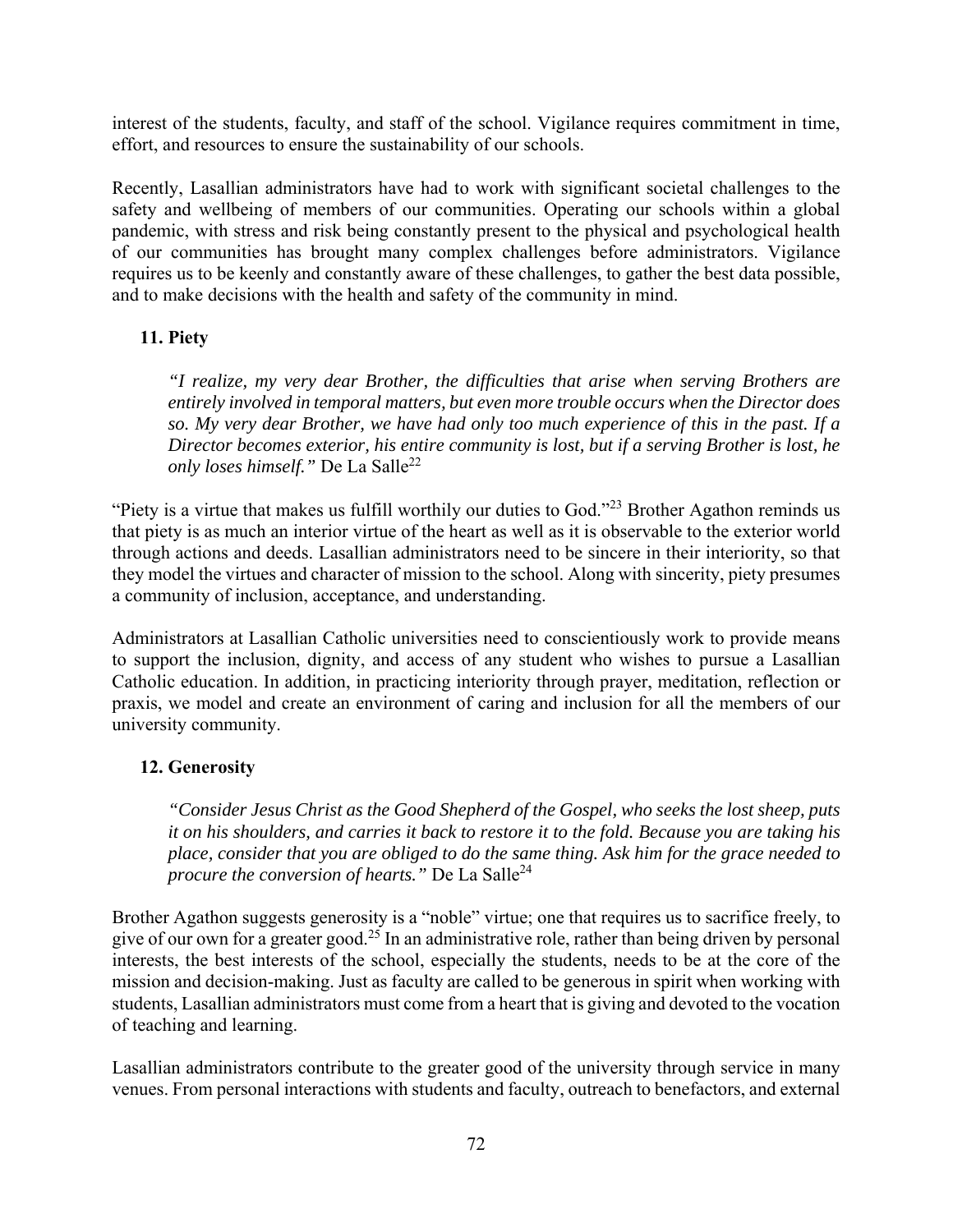relations to the greater communities, Lasallian administrators represent the mission of the Institute. In accepting a role in the administration of the university, we forego our beloved work of direct instruction of students to serve the greater mission of the university and Institute.

#### **Conclusion**

There are many challenges and opportunities facing our universities today. It is essential that we engage in this work aware of and in the presence of faith, as Saint James suggests: "For just as a body without a spirit is dead, so also faith without works is dead."26 As in De La Salle's times, it is only "together and by association" that faculty and administrator work effectively in this environment to deliver the best education we can to the students who seek it. The twelve teaching virtues offer us a unique set of behaviors, dispositions, and attitudes that can inform all who work in our schools in support of the Lasallian mission.

#### **Endnotes**

1. Matt J. Nowakowski currently serves as the vice provost for faculties and academic affairs and is a professor in the Doctor of Business Administration program at Saint Mary's University of Minnesota. He was named a Distinguished Lasallian Educator at Saint Mary's University of Minnesota in 2020.

2. William J. Merriman, "De La Salle's 'Twelve Virtues of a Good Teacher': Still Relevant Today?" *AXIS: Journal of Lasallian Higher Education* 10, no. 2 (Saint Mary's University of Minnesota, 2020).

3. Elizabeth Seebach and Lori Charron, "Envisioning a Lasallian Online Pedagogy: Twelve Virtues of a Good Teacher in a Digital Environment." *AXIS: Journal of Lasallian Higher Education* 6, no. (Saint Mary's University of Minnesota, 2015).

4. Saint Mary's University of Minnesota, "Position Statement: Character Education and Virtue Formation," 2<sup>nd</sup> edition, 2021.

5. "Position Statement: Character Education and Virtue Formation."

6. *John* 10:10.

7. Brother Agathon Gonlieu FSC, "*The Twelve Virtues of a Good Teacher and Circular Letter of 10 April 1786 concerning the Public Contests and Competitions Carried Out at the End of the School Year in Different Houses of His Congregation,"* English Edition (Washington, DC: Christian Brothers Conference, 2000).

8. *The Rules of Christian Decorum and Civility*. Translated by Brother Richard Arnandez FSC and edited by Brother Gregory Wright FSC (Lasallian Publications, 1990), p. 109.

9. *The Letters of John Baptist de La Salle*. Translated and edited by Brother Colman Molloy FSC and Brother Augustine Loes FSC (Lasallian Publications, 1988), p. 209.